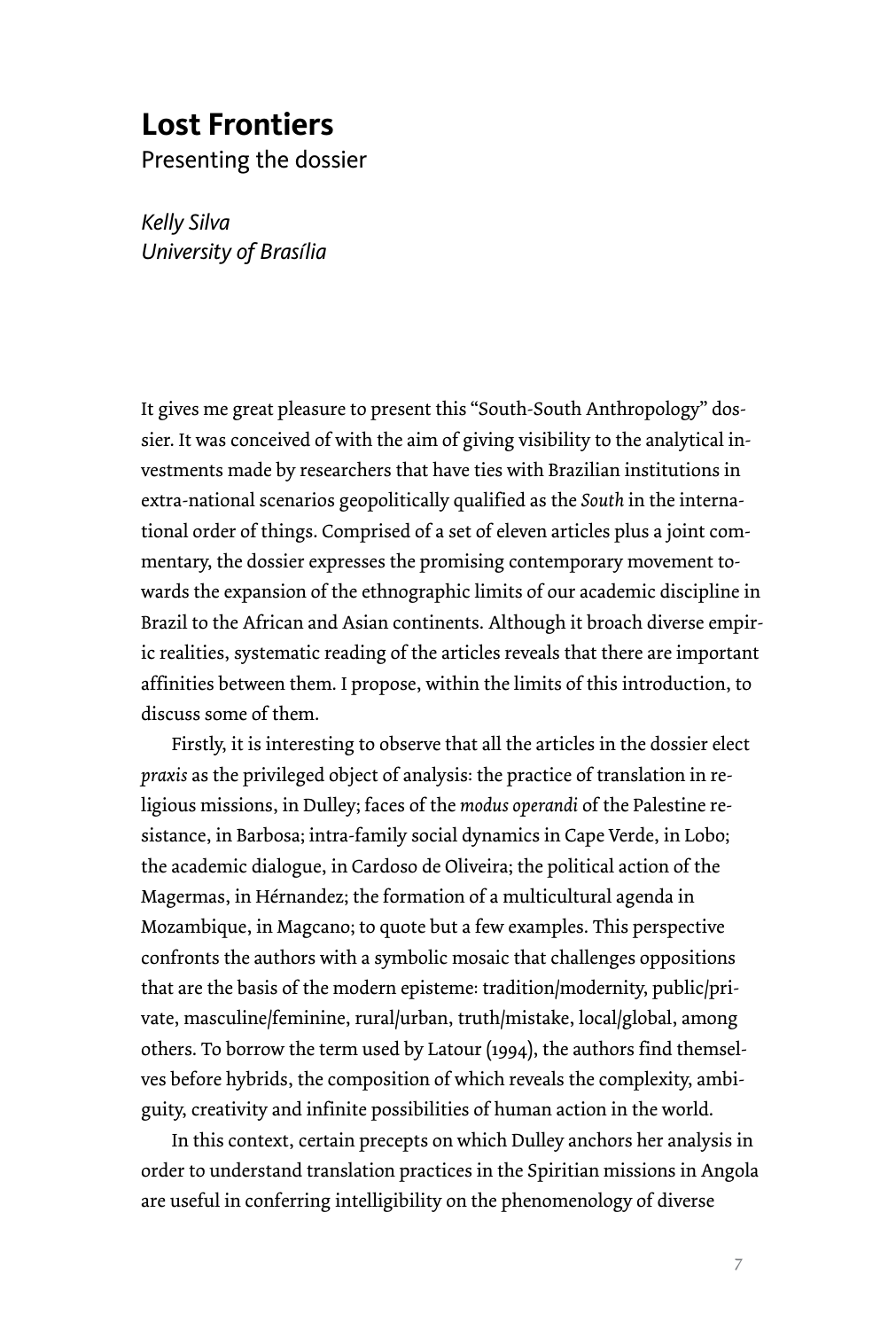events examined in the dossier. It is suggested, based on the legacy of Sahlins and several other authors, that translation, as a process involving the negotiation of meanings, is necessarily indexed by the classificatory systems that precede the interaction between two parties that intend to communicate with each other. It is, therefore, a starting point that facilitates our understanding of how, in certain contexts, local circuits of intelligibility condition the domestication of phenomena associated with modernity.

Passador, for example, demonstrates how access to money and to the market, in southern Mozambique, is crossed by spiritual actions, in which losses and gains are connected to sorcery. The author indicates how the market and the monetarization of relations nurture the reproduction of social institutions held as "traditional". Far from basing himself on an uncritical view regarding the opposition between "modernity" and "tradition", Passador uses them because they figure as fundamental categories of intelligibility from the native point of view, in the same way as the term "habits and customs", in Macagno's text. These recurrences are not by chance. They reveal at least two important phenomena: 1) the potential internalization of colonial categories of governability in the local classificatory systems and; 2) the relations of affinity between modern epistemes and colonial undertakings. From this point, Castro invites us to go further, presenting interesting hypotheses regarding the affinities between political standpoints of the anthropologists in Africa during the decolonization period and their analytical predilections. In this universe of questions, the precedence that the problematic of descent received in studies on kinship – to the detriment of filiation – is examined by Barbosa as a product of the projection that the public space and the political relations experienced within it occupy in Western societies. Among other things, the author recalls the classic lessons of Engels (2006): the emergence of the public and private spaces as ideally autonomous dimensions of sociability are related to the consolidation of capitalism. It is, therefore, a political invention, as the opposition between "traditional" and "modern" also is.

This denaturalization of the emic and ethic classificatory systems, present in a large part of the articles, also comes from the fact of their authors situating their objects as products of processes of medium and long duration. The dossier is thus marked by an intense dialogue with history. In this context, the alignment of the Brazilian and Indian states with the religions of the majority, Catholicism and Hinduism respectively, is portrayed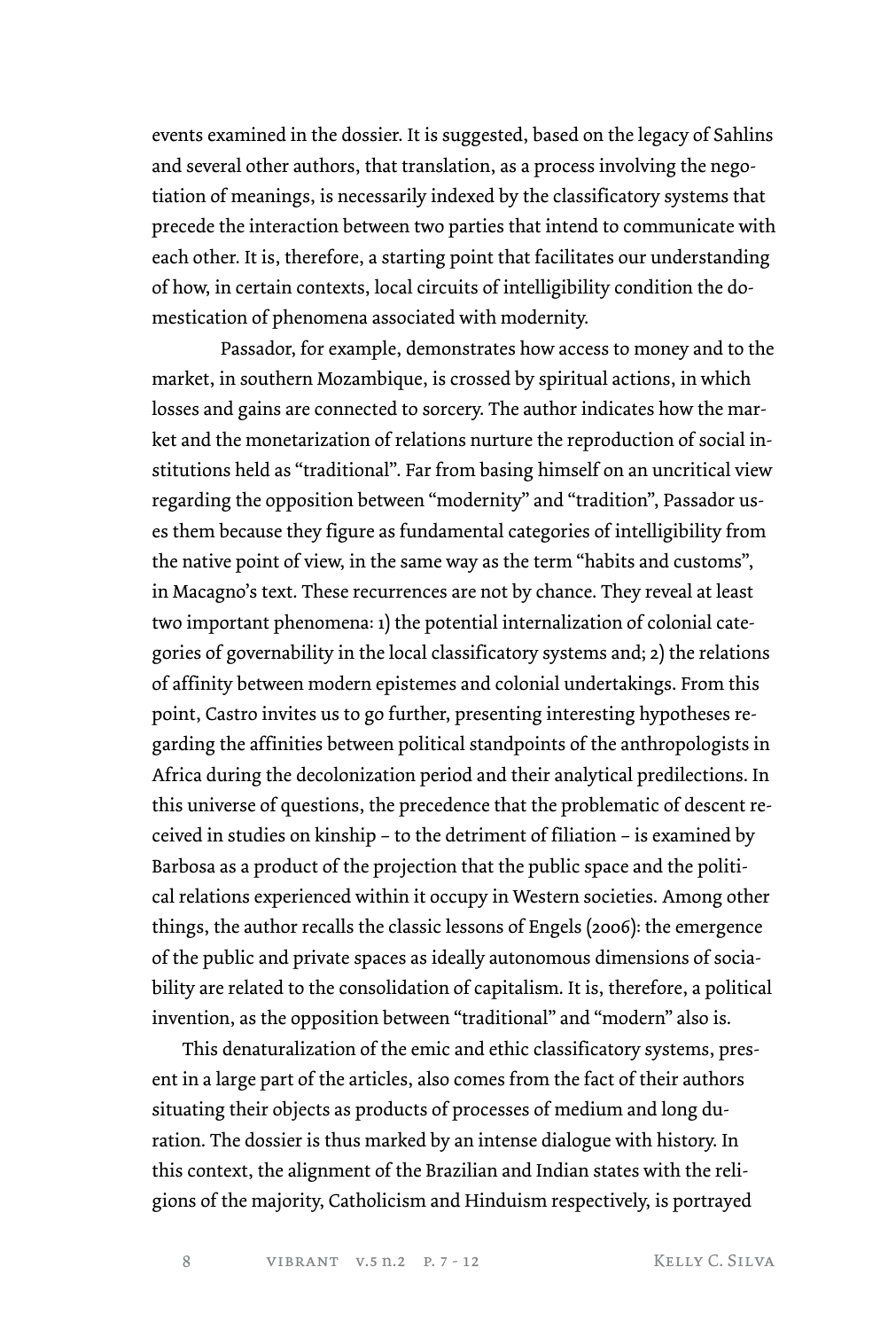by Giumbelli as being the result of long-term nation building projects, comprised of distinct figurations. The author points out that although India is a secular state, it created juridical instruments that recognized denominational distinctions in the treatment of certain social matters, such as the *Muslim Women Code*. In Brazil, on the contrary, we have a civil code that is universally applied. Here, apart from not taking religious filiation as a variable when dealing with social issues, religious associations are not typified in a particular manner different to that of other non-profit institutions. It is also based on a dialogue with history that Castro seeks to recognize the itinerary of the national ideologies in Namibia, which vary between valuing ethnic ties to proposing their death.

Reading the dossier also allows one to observe how certain identitary articulations are formed as a product of the encounter with local, national and international phenomena which, in turn, give origin to new agents and agencies in the world. Thus, Hernández's article shows how the international cooperation policies between the Republic of Mozambique and the Federal Republic of Germany enabled the birth of the Magermas, their mode of political action and the meaning they attribute to money. In another dimension, the tensions existing around the conception and concretization of a multicultural State in Mozambique, as portrayed by Macagno, are structured on categories invented during the period of colonial administration, such as tribalism and the opposition between the indigenous and the assimilated. In this same direction, I suggest that the ideas-values that act as political mobilizers in the contemporary East Timor election disputes – reciprocity, recognition and suffering – are configured as a product of the synthesis between facets of the indigenous classificatory systems and the governability categories of Portuguese colonization, occupation and posterior resistance to the Indonesian State.

This does not mean, however, that history figures in the texts as a binding factor, like a straitjacket. Here history is also reproduction and transformation, at one and the same time (Sahlins, 1989). The authors' ethnographic sensitivity allows them to cultivate an attentive way of seeing things, capable of capturing the transforming agency of the subjects in the world. Borges' discussion on the stories of *Yesterday* and *Tsotsi* is exemplary in this sense. It indicates how their protagonists find solutions to their dilemmas, breaking through spatial and affective frontiers. The authoress reminds us that the social agents with whom we dialogue in the field are crossed by various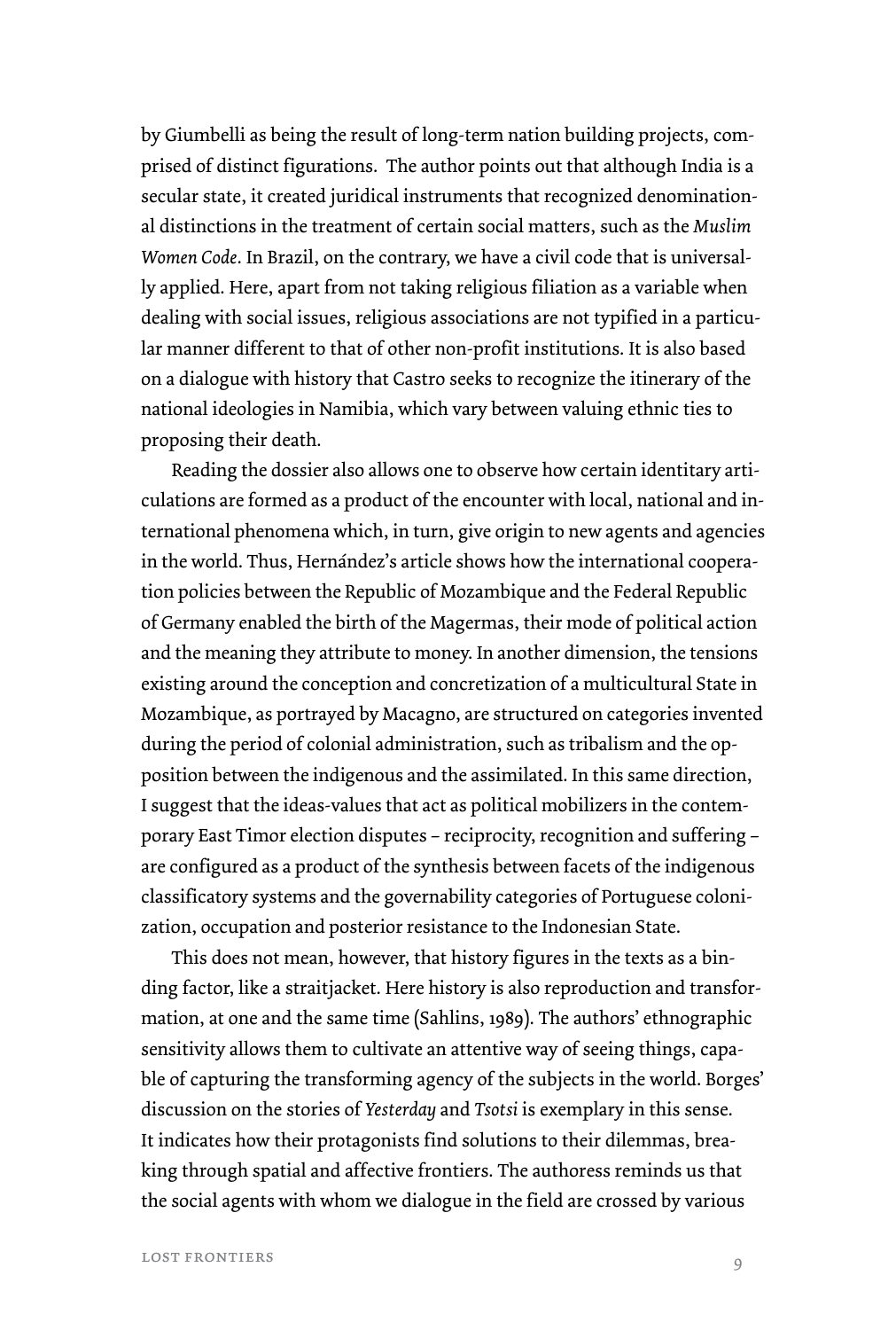positions as subjects. This obliges us to think about the limits, complexity and possibilities involved in the anthropologist's *métier.* Thus, Borges proposes a critical reflection on the disjunctions, mediations and connections between individual biographies and collective histories.

Barbosa, in turn, describes how the intifada also structures itself on the defence of the monopoly, on the part of the Palestinians, of the terms through which the practices arising from the Israeli occupation are assimilated by them. This posture permits the subversion of the victimization of young people attacked by Israeli soldiers. It has been resignified as a sign of heroism and a rite of passage that marks their ascension to the condition of adults.

Lobo presents us with another example of collective creativity by analysing the reconfiguration of the models of family organization in Boa Vista/Cape Verde, contemporaneously. Belonging or the breakdown of family relations is thus presented as a balance between various principles of social filiation, that extrapolate the relationships of descent and affinity. It builds itself through inter-domestic and transgenerational solidarities, mediated by people and things.

Also noteworthy is the analytical creativity present in the texts that comprise the dossier, arising, among other things, from unusual cross-fertilizations. I am referring to the efforts to promote dialogue between concepts devised to deal with phenomena located, relatively, on the limits of the Brazilian frontiers which, when applied to diverse historic realities, permit the expansion of cognitive efforts. Passador, for example, makes use of issues present in the ethnological agenda in Brazil (Viveiros de Castro, 2002) to propose a particular view regarding the place of sorcery in the social dynamics of southern Mozambique. Silva, in turn, makes aspects of the East Timor political disputes more intelligible in the light of the dialogue with the problems of recognition and consideration, as examined by Cardoso de Oliveira (2007). If it is true that we are faced with fortunate examples of this movement, to the extent that they occur through dense dialogues with ethnology, Trajano Filho alerts us of the risk of our making naïve analyses.

We therefore find ourselves faced with the problematic of comparison which, directly or indirectly, consciously or unconsciously, imposes itself on our research routine. With regard to this, Cardoso de Oliveira's articles and the commentaries of Thomaz, Trajano Filho and Dias raise precious warnings about the challenges and opportunities present in the construction of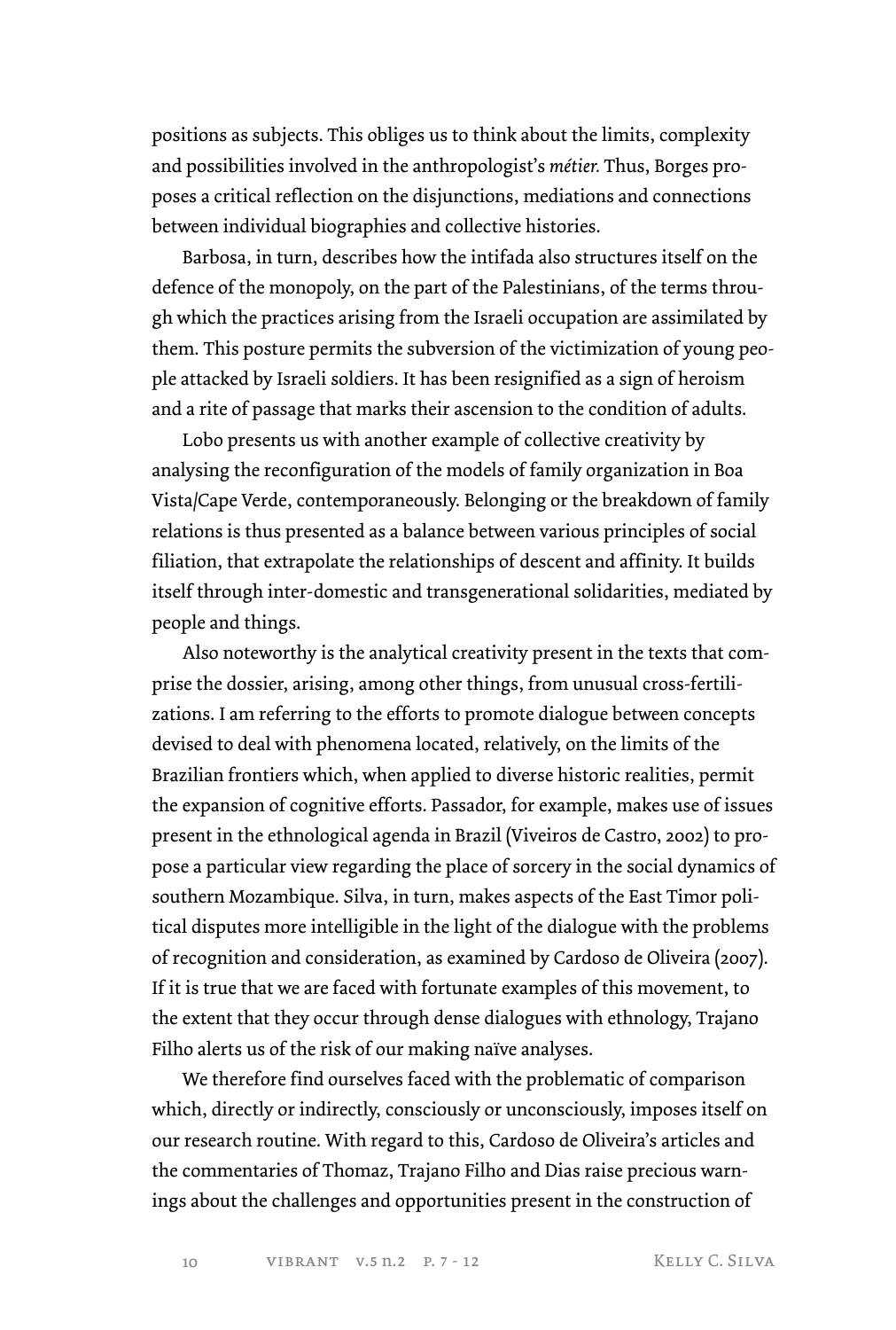a South-South dialogue agenda. Cardoso de Oliveira indicates how much we can gain from what he calls symmetrical comparisons and dialogic partnerships, in interactions marked by the quest for mutual intelligibility, in which relations are not marked by the colonial exploitation of the past. To different degrees and based on different strategies, we can identify efforts in both directions in this dossier. Giumbelli's text is a good example of symmetrical comparison, as those of Hernández, Castro, Borges, Macagno, Passador, Barbosa, Dulley, Silva and Lobo are good examples of dialogic partnerships.

Nevertheless, despite our knowing that we do not bear the stigma of citizens from former colonial metropolises, other conditions of power interpose themselves in our relationship with our interlocutors. As such, there is no need to waste a lot of ink exploring the diversity that contemporary geopolitics denominates the South. In this context, the quest for dialogy certainly configures itself in a particular manner when undertaken with colleagues where work in countries that have a consolidated academic tradition, such as India and South Africa. In State-nations in which the academic field is incipient and enjoys little autonomy in the face of disputes between their elites, as is the case in East Timor, the quest for dialogical partnerships will structure itself in another manner.

It is also worthwhile remembering that we live in a period in which the Brazilian State seeks to expand its visibility and power. As Dias points out, not by chance, since 2005 six calls for projects have been made by the National Council for Scientific and Technological Development (*CNPq*) for international cooperation with African countries and/or the Community of Portuguese-Speaking Countries, apart from all the Brazilin State's international public policies in relation to health, education, agriculture, among others, referred to in many cases as South-South cooperation. Albeit involuntarily, our practices are crossed in this way by projects of power over which we have no control. Perhaps the awareness of these phenomena nurtures an attitude of constant reflectiveness, that stimulates symmetrical dialogues and mutual dialogy.

 I finalize this introducton by thanking all the *ad hoc* reviewers*,* whose rigourous work has enabled the composition of this long dossier, and by inviting the reader to undertake enticing journeys through the African and Asian frontiers explored in this issue of VIBRANT.